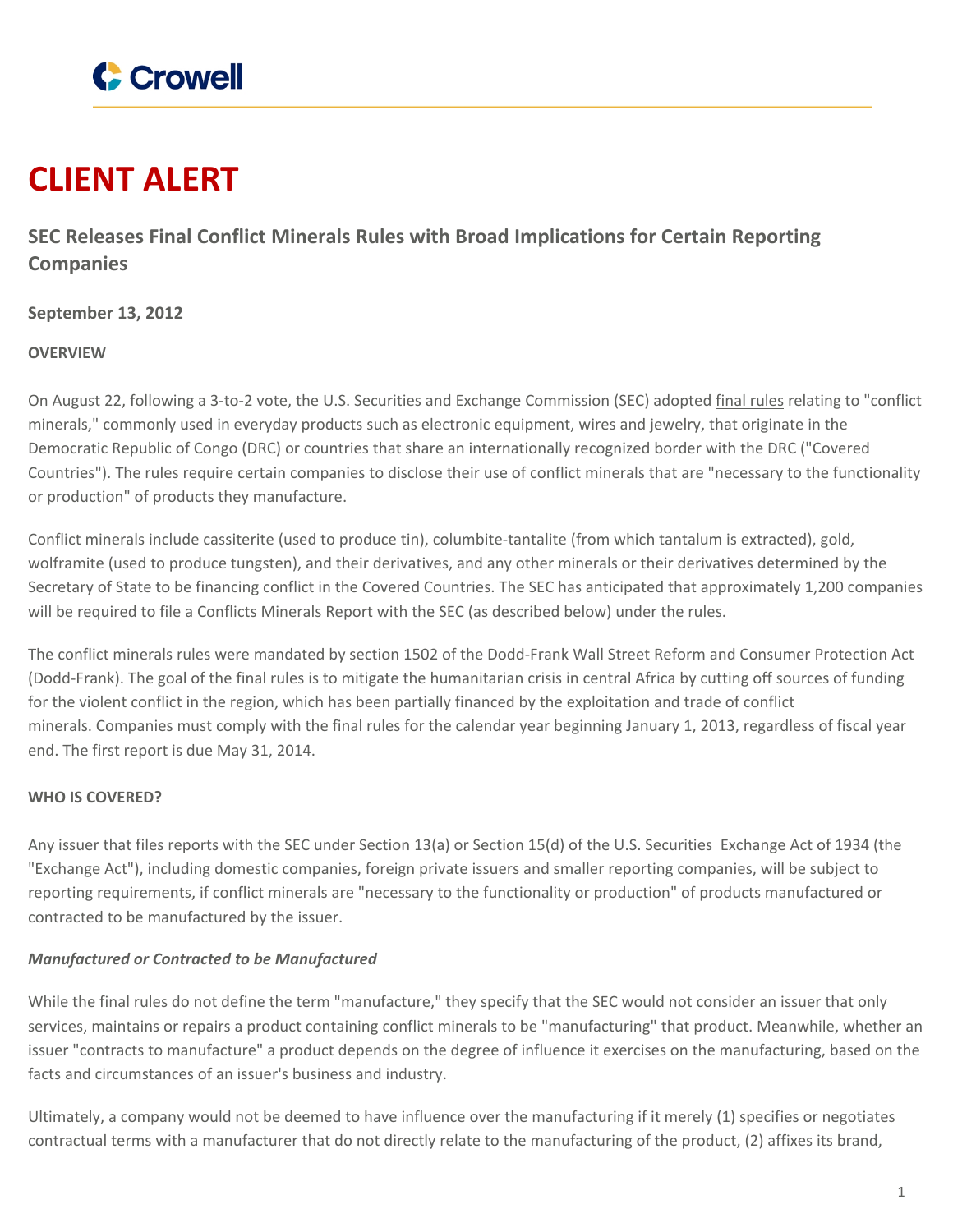

marks, logo or label to a generic product manufactured by a third party or (3) services, maintains or repairs a product manufactured by a third party. In a notable departure from the rules as they were proposed in 2010, an issuer that mines or contracts to mine conflict minerals will not be considered to be manufacturing or contracting to manufacture those minerals unless the issuer also engages in actual manufacturing of the end products.

#### *Necessary to the Functionality or Production of a Product*

The rules similarly do not define the meaning of "necessary to the functionality" or "necessary to the production of a product," but list a series of factors issuers should consider in making their determinations. A conflict mineral is "necessary to the functionality" of a product if it: (1) is intentionally added to a product and is not a naturally-occurring by-product; (2) is necessary to the product's generally expected function, use or purpose; or (3) is incorporated for ornamentation, decoration or embellishment.

In assessing whether a product is "necessary to the production of a product," factors include whether the conflict mineral is: (1) included in the product's production process; (2) included in the product; and (3) necessary to produce the product. Under the final rules, for a conflict mineral to be considered "necessary to the production" of a product, the mineral must be both contained in the product and necessary to the product's production. A conflict mineral is not "necessary to the production" of a product if it is simply used as a catalyst.

## *No De Minimis Exception*

Due to concerns with the cumulative impact of these products, the SEC rejected requests to include an exception for products that contain de minimis amounts of conflict minerals.

# *Outside the Supply Chain*

The final rules exempt any conflict minerals that are "outside the supply chain" prior to January 31, 2013. Conflict minerals are considered to be "outside the supply chain" if they have been smelted or fully refined or simply do not originate from one of the Covered Countries. The final rules create a special set of procedures if an issuer that previously had not been obligated to provide a specialized disclosure report subsequently obtains control over a company that manufactures or contracts for the manufacturing of products with conflict minerals.

#### **REPORTING OBLIGATIONS UNDER THE RULES: THE THREE STEP TEST**

#### *Step 1: Does the Issuer Fall Under the Baseline Definition?*

An issuer must first determine whether it is a "covered person," meaning one for whom "conflict minerals are necessary to the functionality or production of a product manufactured by such person". If not, the issuer is not required to take any action, make any disclosures, or submit any reports under the final rules. If, however, an issuer meets this definition, it must move on to the second step.

#### *Step 2: Determining Whether Conflict Minerals Originated in the DRC or Other Covered Countries*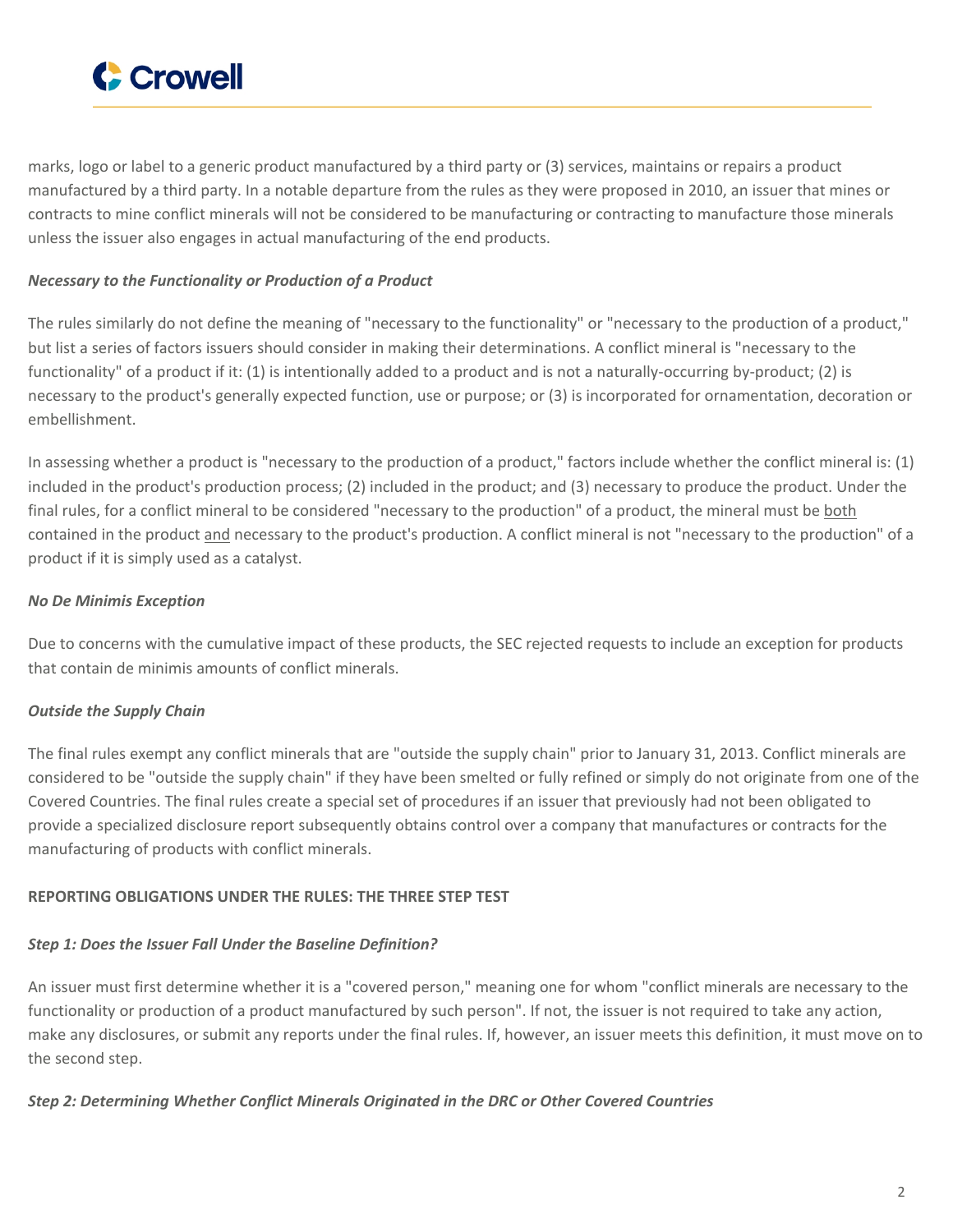

Under the final rules, a company that uses any of the designated minerals would be required to conduct a 'country of origin' inquiry, performed in good faith and reasonably designed to determine whether any of the minerals in use by the company originated in the Covered Countries or are from scrap or recycled sources.

If a company determines that its conflict minerals did not originate in the Covered Countries or are from recycled or scrap sources or if the company has no reason to believe that the mineral may have originated in the covered countries and may not be from scrap or recycled sources, then the inquiry ends. The company must file a specialized form (Form SD, discussed below), disclosing its determination and briefly describing the inquiry it used.

The company is required to make its description publicly available on its website and provide the internet address of that site in the Form SD but would not be required to retain the business records it used to support its country of origin conclusion.

## *Step 3: Due Diligence on the Source and Chain of Custody of Conflict Minerals*

If, however, based on the reasonable country of origin inquiry, the issuer knows, or has reason to believe, that it has conflict minerals that originated in the Covered Countries and they did not come from recycled material or scrap, the company must perform additional diligence on the source and chain of custody of its conflict minerals. The due diligence must conform to a nationally or internationally recognized due diligence framework, such as the guidance approved by the Organization for Economic Co-operation and Development (OECD).

#### *Content of Conflict Minerals Report: Are the Company's Minerals DRC Conflict Free?*

As a result of the company's due diligence, the company must determine whether its minerals fall into one of three categories: (1) "DRC conflict free;" (2) "not DRC conflict free;" and (3) "DRC conflict undeterminable" (discussed in detail below). The extent of the company's reporting obligations will hinge directly upon the category into which the minerals fall. The company must then prepare a Conflict Minerals Report (describing its due diligence measures and its results) and may be required to have it audited by an independent private sector auditing firm. The final rules specify that the audit's objective is to express a conclusion as to whether the design and the company's description of the due diligence measures it performed conform to the criteria set forth in the nationally or internationally recognized framework.

The Conflict Minerals Report must then be filed as an exhibit to Form SD. The Company is also required to make the Conflict Minerals Report publicly available on its website and to provide the internet address of that site in Form SD.

# *DRC Conflict Free*

If, after due diligence, a company determines that its products are "DRC conflict free," specifically, that while the conflict minerals the company utilizes may originate from Covered Countries, they do not directly or indirectly finance or benefit armed groups in the Covered Countries, then the company must have its Conflict Minerals Report audited by an independent private sector auditor. The company must also certify that it obtained the audit, include the audit report as part of the Conflict Minerals Report, and disclose the auditor.

#### *Not DRC Conflict Free*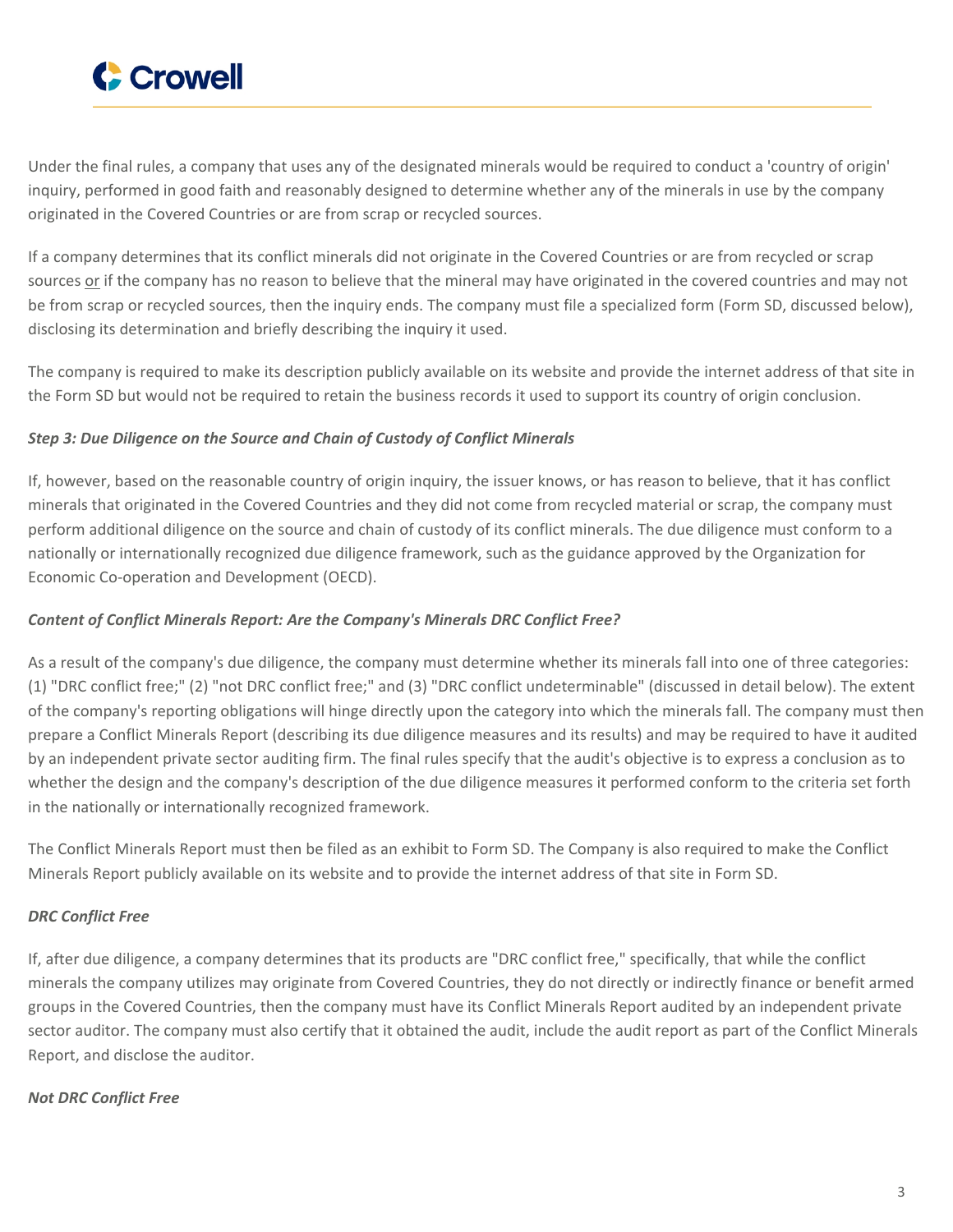

On the other hand, any issuer that manufactures products or contracts for products to be manufactured that have not been found to be "DRC conflict free," must, in its Conflicts Minerals Report, provide a description of: those products which are not DRC conflict free; the facilities used to process the necessary conflict minerals in those products; the country of origin of the necessary conflict minerals in those products; and the efforts to determine the mine or location of origin with the greatest possible specificity.

# *DRC Conflict Undeterminable*

For a temporary period, a company may describe its products as "DRC conflict undeterminable" if it is unable to determine that its minerals meet the statutory definition of "DRC conflict free" for either of two reasons: (1) if after the exercise of due diligence the company is unable to determine whether the minerals in its products financed or benefited armed groups in the Covered Countries; or (2) if after an initial determination that its minerals may have originated in the Covered Countries, the company failed to clarify the conflict minerals' country of origin, whether the conflict minerals financed or benefited armed groups in those countries, or whether the conflict minerals came from recycled or scrap sources. This is a significant departure from the proposed rules which would have required companies that were unsure if its conflict minerals met the criterion above to label those conflict minerals "not DRC conflict free."

This temporary accommodation will be available to all issuers for the first two years of reporting under the final rules. The final rules extend that period for smaller reporting companies for an additional two years, providing a temporary four-year provision for smaller reporting companies.

During the transition period, companies with products that may be described as "DRC conflict undeterminable" are not required to have their Conflict Minerals Report audited. Such issuers, however, must still file a Conflict Minerals Report, including a description of those products, the facilities used to process the necessary conflict minerals in those products, if known, the country of origin of the necessary conflict minerals in those products, if known, and the efforts to determine the mine or location of origin with the greatest possible specificity. Additionally, these companies must describe their due diligence, and must describe the steps they have taken or will take to mitigate the risk that their conflict minerals benefit armed groups, including any steps to improve their due diligence.

#### *Special Due Diligence for Recycled or Scrap Material*

The SEC determined that a company that uses conflict minerals from recycled or scrap sources may describe its products as "DRC conflict free." Despite the fact that the scrap may have originated from Conflict Minerals, the Commission did not feel that, once reconstituted, these minerals were continuing to contribute to the ongoing conflict in the DRC.

The final rules require a company with conflict minerals from recycled or scrap sources only to perform due diligence if, following its reasonable country of origin inquiry, it has reason to believe that the conflict minerals that it thought were from recycled or scrap sources were in fact mined. Under these circumstances, whether the due diligence the company performs is required to conform to a nationally or internationally recognized due diligence framework will depend upon which mineral is in question.

If after its inquiry, the company cannot conclude that the gold contained in its products is from recycled or scrap sources, then it is required to undertake due diligence in accordance with the OECD Due Diligence Guidance, and obtain an audit of its Conflict